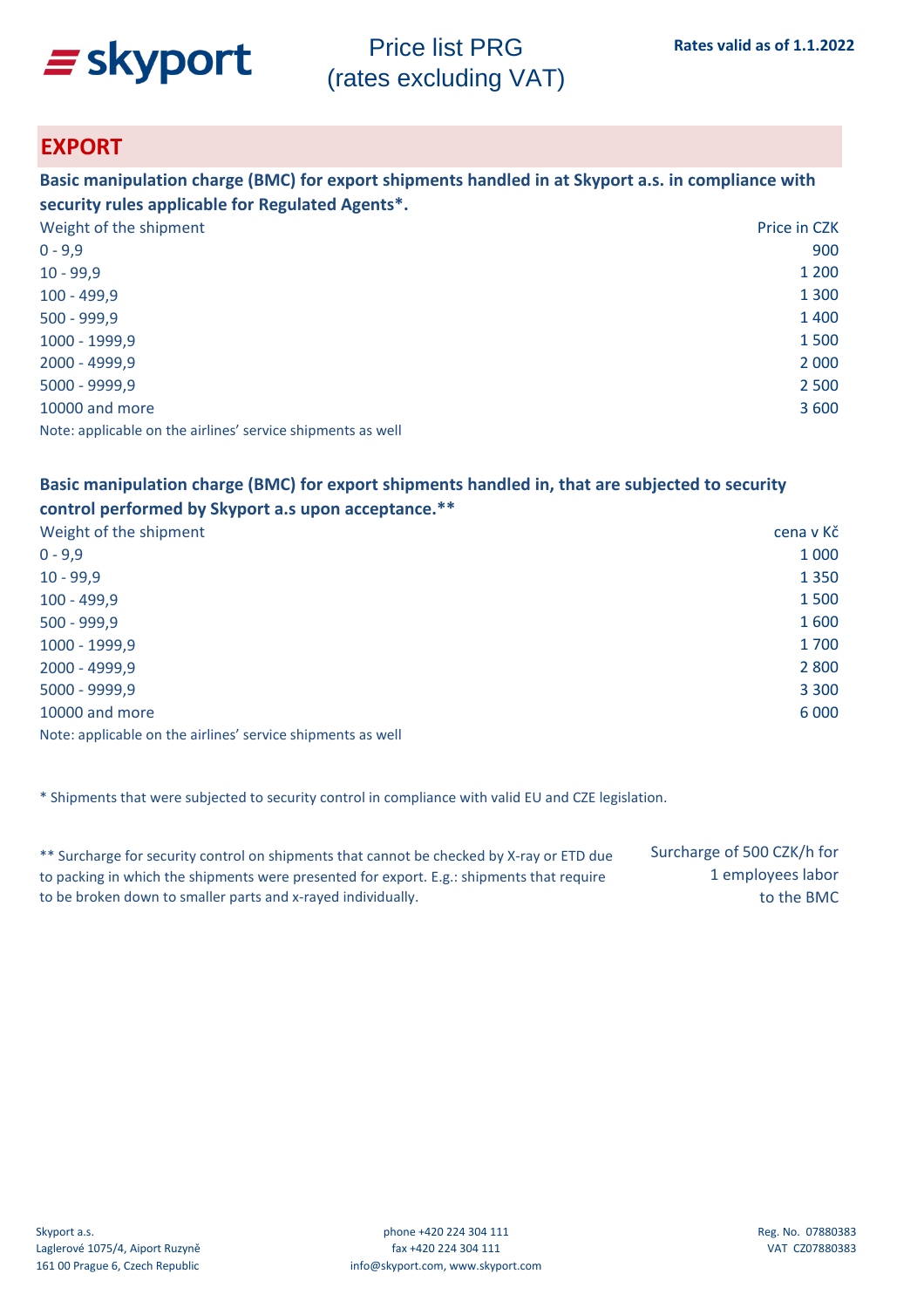

### **EXPORT**

| <b>Surcharges</b>                                                                                                     |                           |
|-----------------------------------------------------------------------------------------------------------------------|---------------------------|
| Dangerous goods (DGR) - for each check and clearance                                                                  | 1200 CZK/ shipment        |
| Note: 1200 CZK will be charged also for re-check if the original check was not complaining with IATA DGR Regulations. |                           |
| Shipments containing batteries (ELM/ELI) or dry ice                                                                   | 500 CZK / shipment        |
| Valuable shipments (VAL, VUN)                                                                                         | 1200 CZK /shipment        |
| Express shipments (e.g. Equation)                                                                                     | surcharge of 100 % to BMC |
| Live animals (AVI)                                                                                                    | surcharge of 100 % to BMC |
| Human remains (HUM)                                                                                                   | surcharge of 100 % to BMC |
| <b>Other charges</b>                                                                                                  |                           |
| Completion of the Air Way Bill (AWC)                                                                                  | 500 CZK/AWB               |
| Issuing of the Charges correction advice (CCA)                                                                        | 500 CZK/CCA               |
| Administration of Transit/Import documents and permission for weapons (TRC),                                          |                           |
| radioactive material, explosives and DGR sent to destinations with embargo or                                         |                           |
| other restrictions on these goods                                                                                     | 2000 CZK/TRC              |
| <b>Storage</b>                                                                                                        |                           |
| Up to 24 hours                                                                                                        | free of charge            |
| Starting from 2 <sup>nd</sup> day                                                                                     | 6 CZK/kilogram/day        |
| Note: Applacable if reason for shipment remaining in warehouse is not caused Skyport.                                 |                           |

#### **Storage of the shipments in the warehouse vestibule**

| Up to 2 hours                                                                                             | free of charge      |
|-----------------------------------------------------------------------------------------------------------|---------------------|
| Over 2 hours                                                                                              | 15 CZK/kilogram/day |
| Warning: Skyport does not accept a liability for a damage or loss if stored in the warehouse public area. |                     |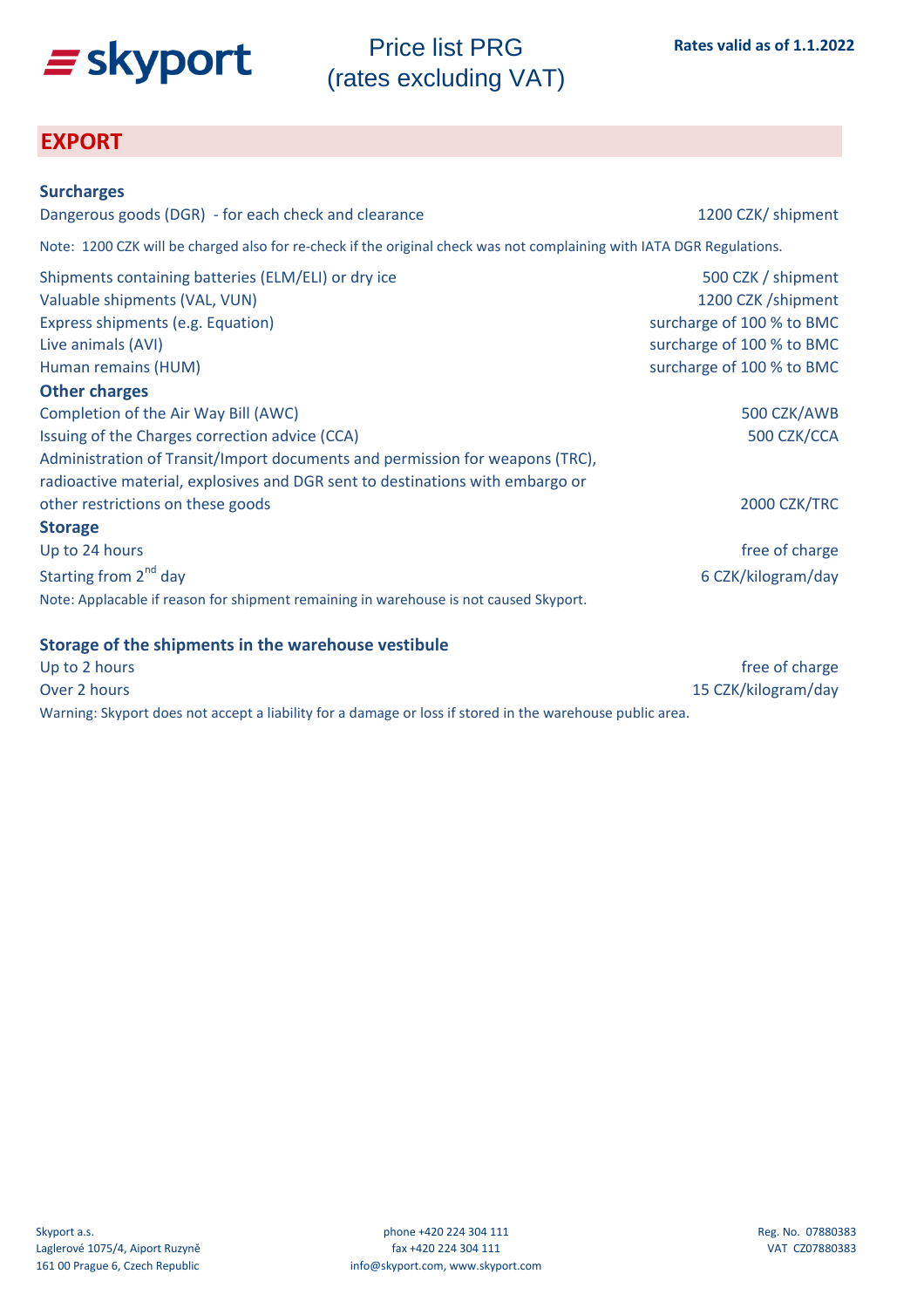

### **IMPORT**

| <b>Basic manipulation charge (BMC) - (applicable on the airlines' service shipments</b>                                                                                                                         |                             |
|-----------------------------------------------------------------------------------------------------------------------------------------------------------------------------------------------------------------|-----------------------------|
| as well - does not include loading of vehicles)                                                                                                                                                                 |                             |
| Weight of the shipment in kg                                                                                                                                                                                    | price CZK                   |
| $0 - 9,9$                                                                                                                                                                                                       | 1 3 0 0                     |
| $10 - 99.9$                                                                                                                                                                                                     | 1700                        |
| $100 - 499,9$                                                                                                                                                                                                   | 1850                        |
| $500 - 999,9$                                                                                                                                                                                                   | 1900                        |
| 1000 - 1999,9                                                                                                                                                                                                   | 2 0 0 0                     |
| 2000 - 4999,9                                                                                                                                                                                                   | 2 8 0 0                     |
| 5000 - 9999,9                                                                                                                                                                                                   | 4 0 0 0                     |
| 10000 and more                                                                                                                                                                                                  | 5 800                       |
| Split of the shipments: if the customer requires to split the shipment into the parts and to clear them separately, each such<br>part will be considered as the individual shipment for the application of BMC. |                             |
| <b>Surcharges</b>                                                                                                                                                                                               |                             |
| Express shipments (e.g. Equation)                                                                                                                                                                               | surcharge of 100 % to BMC   |
| Note: not applicable on the human organs, the life saving drugs, diplomatic mail, HUM and PER                                                                                                                   |                             |
| Valuable shipments (VAL, VUN)                                                                                                                                                                                   | 1200 CZK per shipment       |
| Live animals (AVI)                                                                                                                                                                                              | surcharge of 100 % to BMC   |
| "Charges collect" (CC) shipments                                                                                                                                                                                | 5% of the fare, min.500 CZK |
| <b>Storage</b>                                                                                                                                                                                                  |                             |
| Up to 3 days from sending of the advise                                                                                                                                                                         | free of charge              |
| Starting from 4 <sup>th</sup> day                                                                                                                                                                               | 6 CZK/kg/day, min.600 CZK   |

Note: no storage fee charged on first Sunday and on national hollidays

### **TRANZIT**

| <b>Surcharges</b>                                                                                     |                            |
|-------------------------------------------------------------------------------------------------------|----------------------------|
| Dangerous goods or live animals (DGR /AVI) - basic charge                                             | 1200 CZK/shipment          |
| Dangerous goods or live animals (DGR /AVI) - if the shipment is damaged or not<br>completed documents | 1200 CZK/transport         |
| Valuable shipments (VAL, VUN)                                                                         | 2400 CZK/shipment          |
| <b>Storage</b>                                                                                        |                            |
| Up to 3 days                                                                                          | free of charge             |
| Starting from 4 <sup>th</sup> day                                                                     | 6 CZK/kg/day, min. 600 CZK |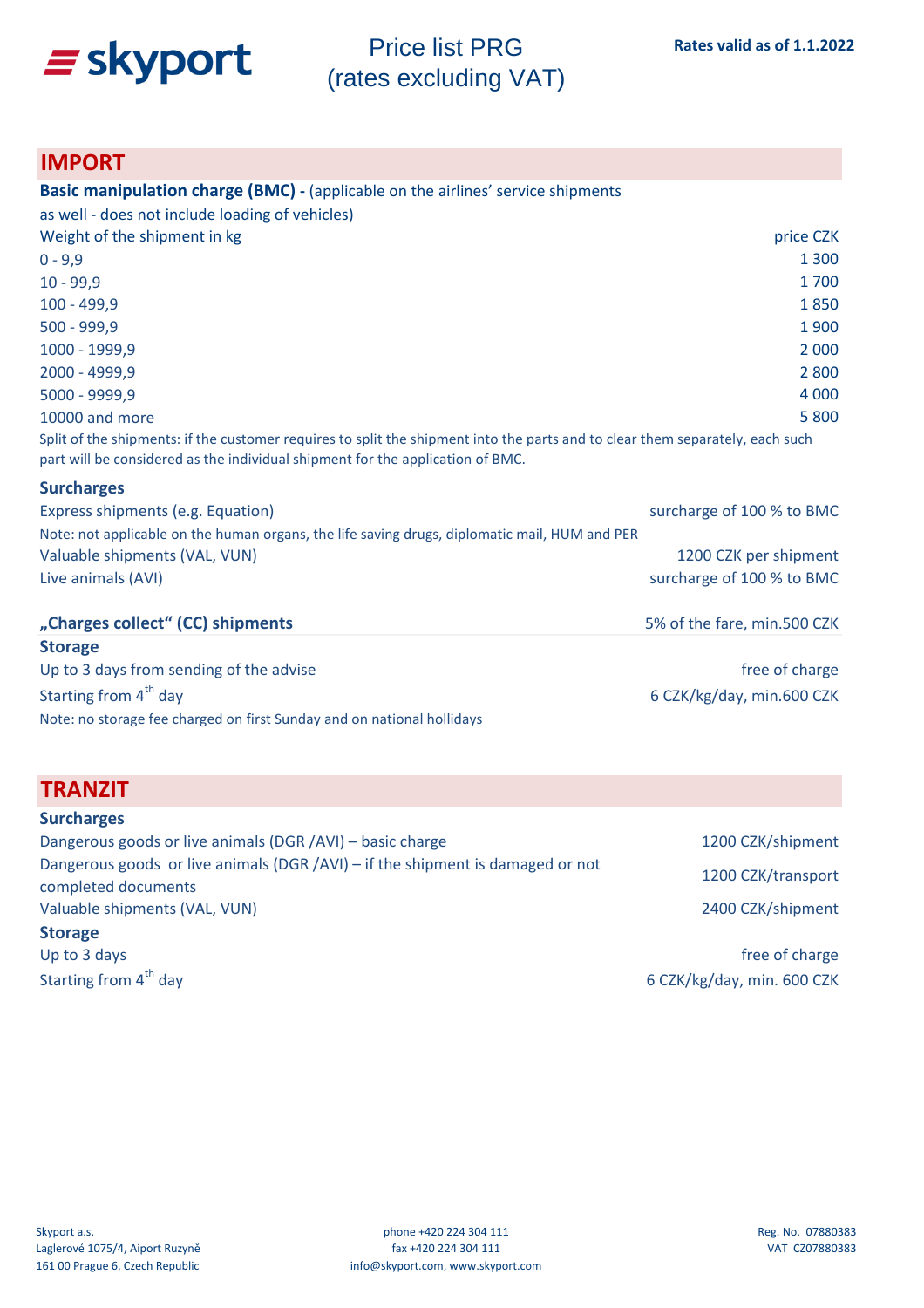

### **OTHER SERVICES**

| Shipment's acceptance/release outside standard opening hours                                                                 | surcharge of 100 % to BMC   |  |  |  |
|------------------------------------------------------------------------------------------------------------------------------|-----------------------------|--|--|--|
| Note: not applicable on AVI, HUM, the human organs, the life saving drugs, perishable goods and diplomatic mail.             |                             |  |  |  |
| <b>Destruction of the shipment</b>                                                                                           |                             |  |  |  |
| Uncollected shipments - claims                                                                                               | real costs + 1000 CZK       |  |  |  |
| Waste incineration                                                                                                           | 2000 CZK/ship. + 20 CZK/kg  |  |  |  |
| <b>Transport of shipment to/from Menzies/ENES by van</b>                                                                     |                             |  |  |  |
| (max 1,5t / 6 euro-palletes)                                                                                                 | 800 CZK/Trip                |  |  |  |
| Loading/offloading of the goods to/ from the vehicle                                                                         |                             |  |  |  |
| Loose cargo manual loading                                                                                                   | 3 CZK/1 kg                  |  |  |  |
| Palletized cargo up to 3t loading by forklift                                                                                | 1,5 CZK/1 kg                |  |  |  |
|                                                                                                                              | 5.500 CZK/each started 30   |  |  |  |
| Palletized cargo of more than 3t and up to 12t loading by forklift                                                           | min                         |  |  |  |
| Note: The loading/offloading means lifting/collecting of the shipment from the camion's z loading floor not its positioning. |                             |  |  |  |
| Handling of shipments over 3000 kg has to be ordered 24 hours in advance to supervisors@skyport.cz                           |                             |  |  |  |
| X-raying on request                                                                                                          | 200 CZK/pallet (piece)      |  |  |  |
| Preparation of oversized shipment for security check                                                                         | 1100 CZK/ single piece      |  |  |  |
| Sale of the materials                                                                                                        |                             |  |  |  |
| <b>Pallets</b>                                                                                                               | 580 CZK/pallet              |  |  |  |
| Wooden planks (3m lenght)                                                                                                    | 230 CZK/pallet              |  |  |  |
| Wooden beams (3m lenght)                                                                                                     | 350 CZK/pallet              |  |  |  |
| <b>Marking stickers</b>                                                                                                      | 25 CZK/piece                |  |  |  |
| Transport from /to the Menzies/ENES warehouse within SRA - max 3 trolle                                                      | 1000 CZK/trip               |  |  |  |
| Consolidation of the shipment by wrapping foil/fixing tape                                                                   | 1000 CZK/ piece             |  |  |  |
| Weight of the shipment in kg                                                                                                 | price CZK/shipment          |  |  |  |
| <b>Weighting</b>                                                                                                             |                             |  |  |  |
| $0 - 99,9$                                                                                                                   | <b>150 CZK</b>              |  |  |  |
| $100 - 499,9$                                                                                                                | <b>250 CZK</b>              |  |  |  |
| 500 - 999,9                                                                                                                  | <b>350 CZK</b>              |  |  |  |
| 1000 and more                                                                                                                | as mutually agreed          |  |  |  |
| <b>Rent of manually manned low-deck loader</b>                                                                               | 150 CZK/rent                |  |  |  |
| Searching for and tracing shipments on CCTV                                                                                  | 1500 CZK/request            |  |  |  |
|                                                                                                                              | 5 CZK / 10 CZK per 1 single |  |  |  |
| printing / copying of ducments upon request black and white / colour                                                         | A4 page                     |  |  |  |
| scanning of ducuments upon request                                                                                           | 5 CZK per 1 single A4 page  |  |  |  |

The price for the handling of a charter flight will be set by mutual agreement of the contracting parties. The handling agent reserves the right to change all the charges and the right to an additional payment for the difference incurred by a change of rates (e.g. VAT).